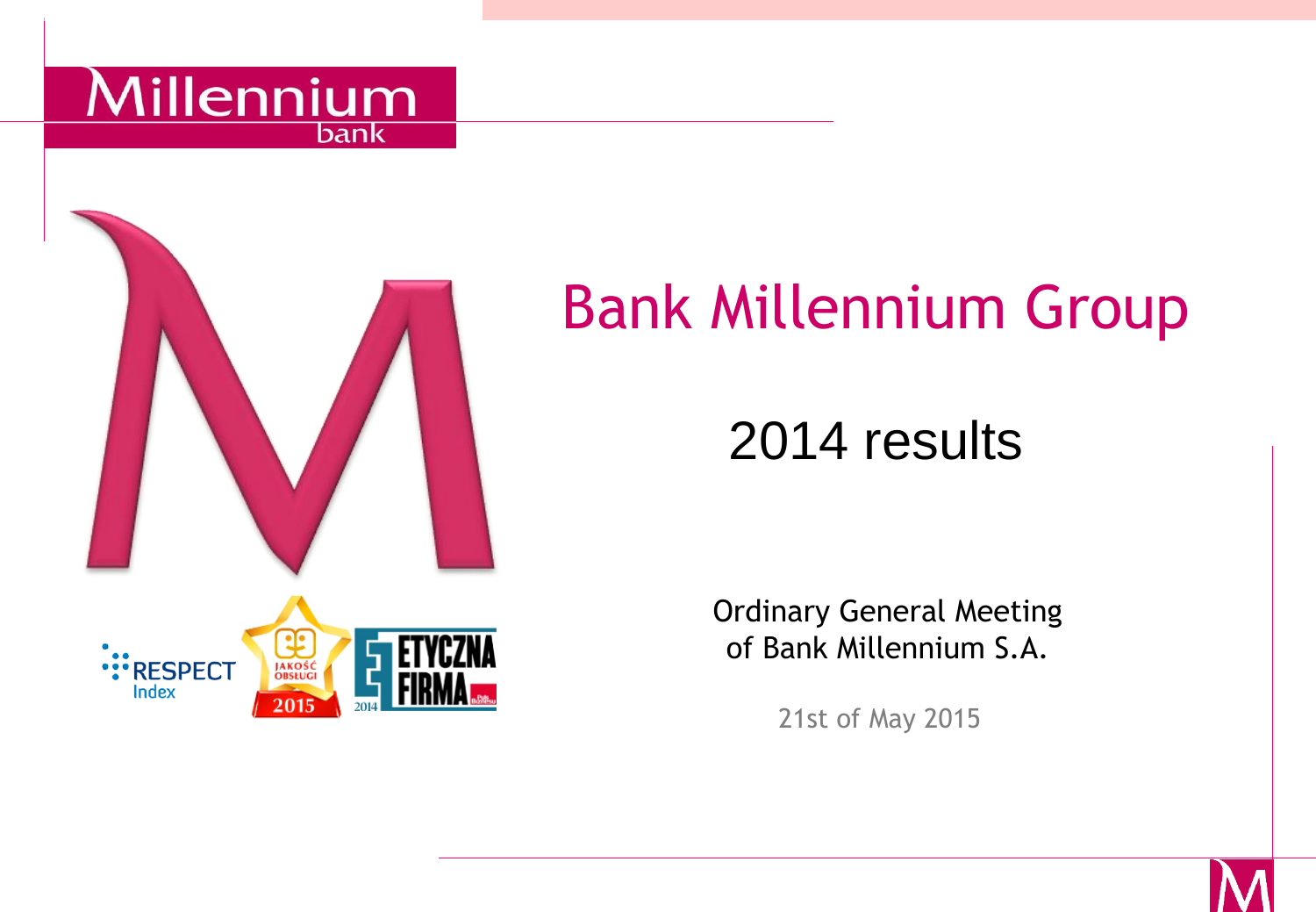## Disclaimer

This presentation (the **"Presentation"**) has been prepared by Bank Millennium S.A. (the **"Bank"**). This presentation should not be treated as a part of any invitation or offer to sell any securities, invest or deal in or a solicitation of an offer to purchase any securities or recommendation to conclude any transaction, in particular with respect to securities of the Bank.

Bank's disclosure of the data included in this Presentation is not a breach of law for listed companies, in particular for companies listed on the Warsaw Stock Exchange. The information provided herein was included in current or periodic reports published by the Bank or is additional information that is not required to be reported by the Bank as a public company.

In no event may the content of this Presentation be construed as any type of explicit or implicit representation or warranty made by the Bank or its representatives. Likewise, neither the Bank nor any of its representatives shall be liable in any respect whatsoever (whether in negligence or otherwise) for any loss or damage that may arise from the use of this Presentation or of any information contained herein or otherwise arising in connection with this Presentation.

All data presented hereby is based on the audited, consolidated Bank Millennium Group financial data (excluding net profit for distribution, and capital adequace ratios, which are presented also for the Bank on non-consolidated level). This data is included in the Financial Statements for the Group and Bank Millennium and was published on 16th February 2015.

From 1st January 2006, the Bank started to treat under hedge accounting principles the combination of mortgage floating rate foreign currency loans, floating rate PLN deposits and related cross currency interest rate swaps. From 1st April 2009, the Bank extended hedge accounting principles to FX swaps. According to the accounting principles the margin from these operations is reflected in Net Interest Income. However, as this hedge accounting does not cover all the portfolio denominated in foreign currency, the Bank provides **pro-forma data**. The pro-forma statement presents all interests from derivatives included in Net Interest Income, which in the Bank's view allows better understanding of the economic evolution of this item.

The matters discussed in this presentation include forward-looking statements and these statements are based on management's current expectations and beliefs and are subject to a number of factors and uncertainties that could cause actual results to differ materially from those described in the forward-looking statements.

The Bank does not undertake to publish any updates, modifications or revisions of the information, data or statements contained herein should there be any change in the strategy or intentions of the Bank, or should facts or events occur that affect the Bank's strategy or intentions, unless such reporting obligations arises under applicable laws and regulations.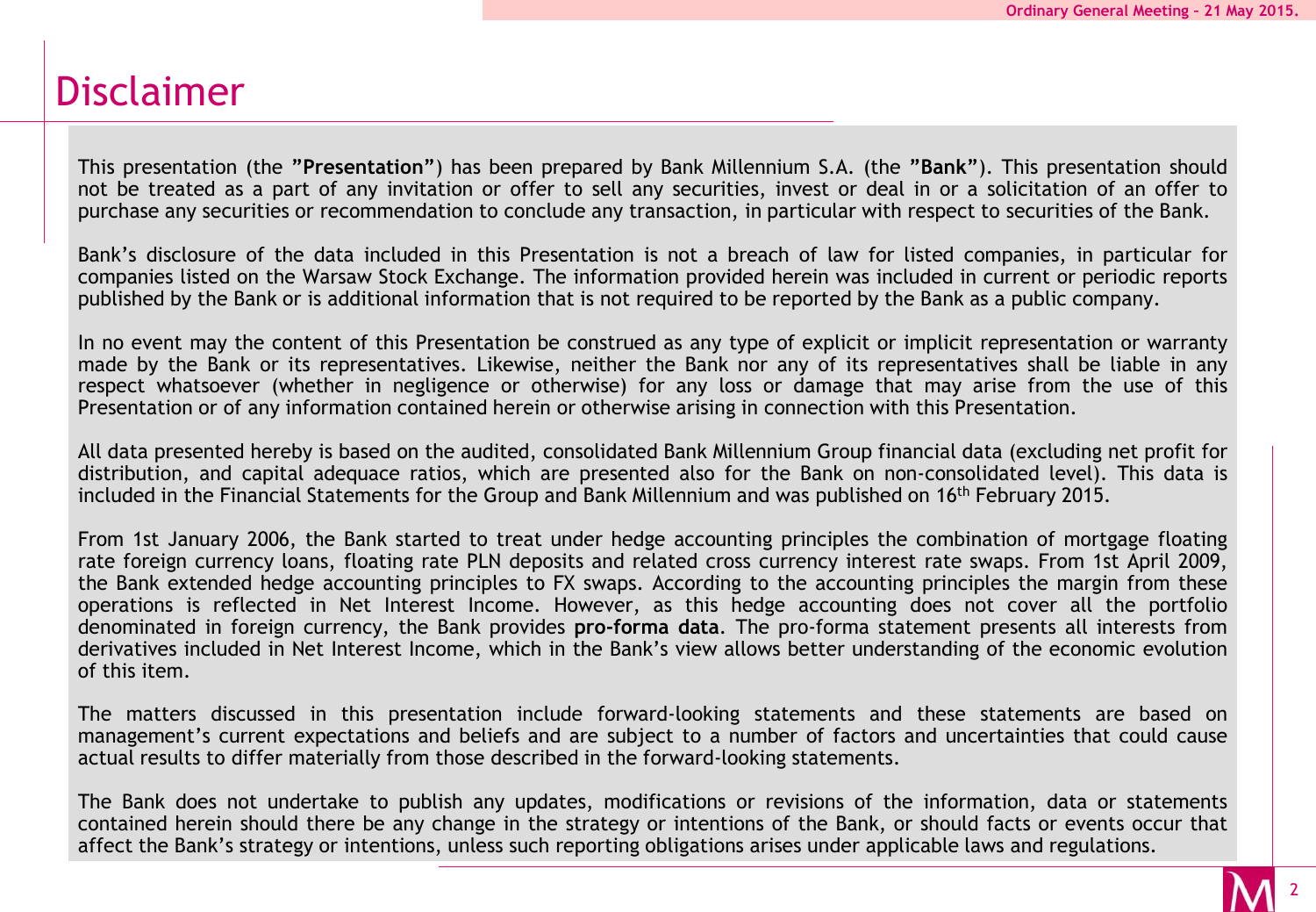#### Recent change of Bank Millennium shareholders structure

- On 26 March 2015 BCP sold 186,979,631 shares of Bank Millennium (15.41% of share capital)
- **After the completion of the transaction, BCP** holds 607,771,505 shares in Bank (50.1% of share capital)
- **EBRD**\* has acquired a 2.6% stake in the Bank and Aviva OFE announced that has reached 6% share in the Bank's capital
- The transaction increased free-float from 34.5% to 49.9%

#### **Bank Millennium shareholders structure**

(*before and after the transaction\*\*)*



<sup>(\*)</sup> European Bank for Reconstruction and Development

<sup>(\*\*)</sup> Based on information publicly available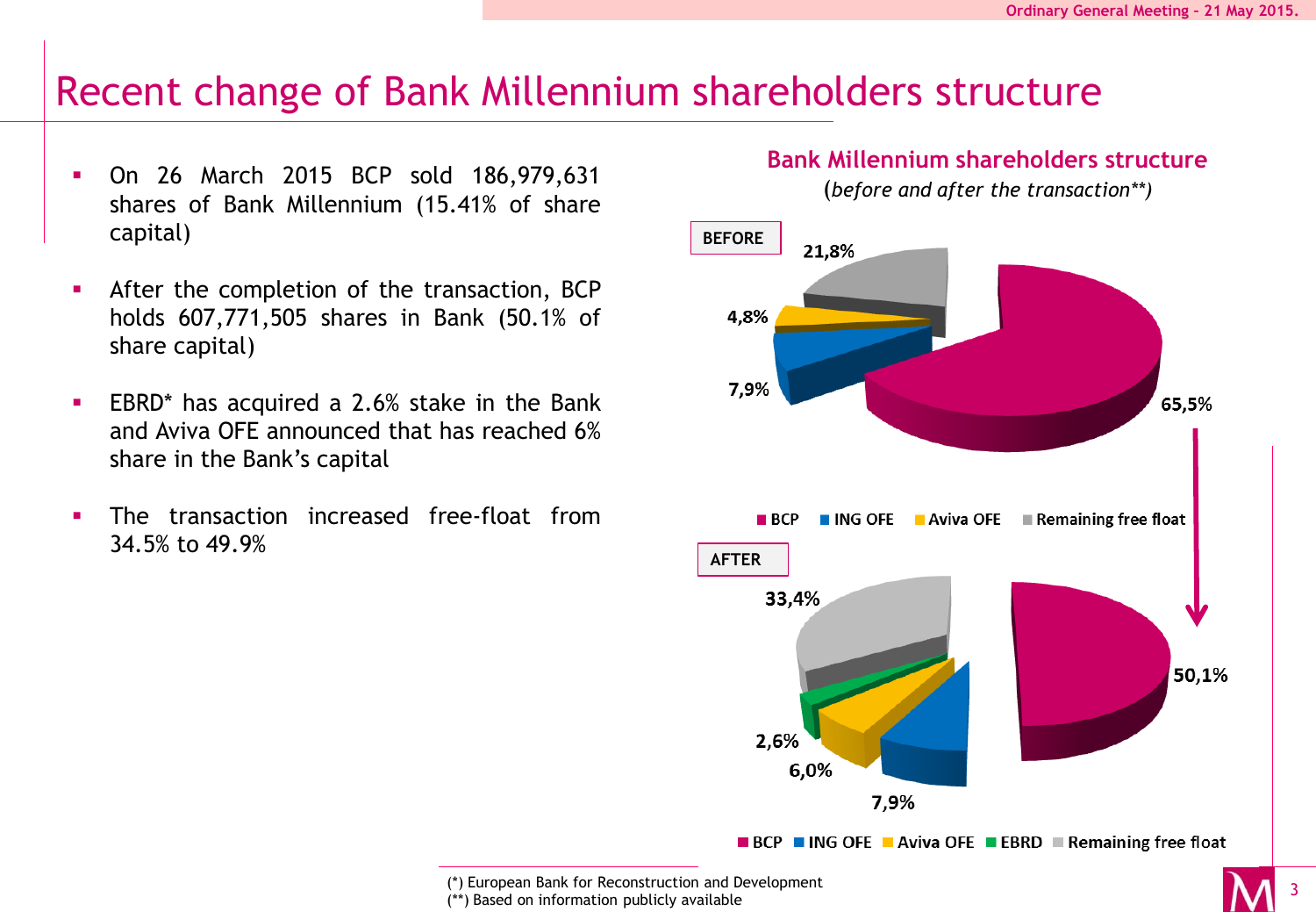# Summary of 2010-2014 achievements (1)











(\*) Compound average growth rate (\*\*) Pro-forma

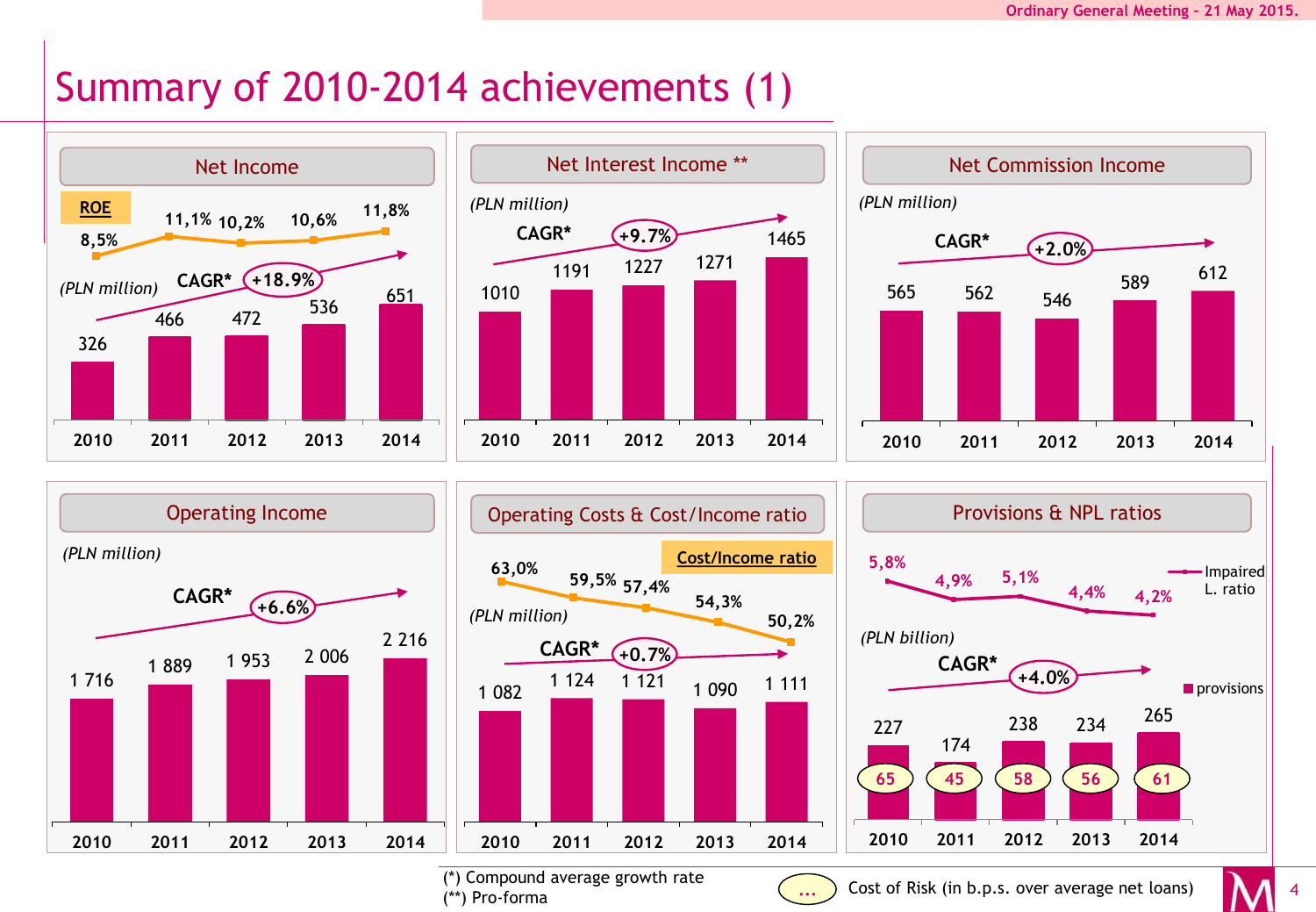# Summary of 2010-2014 achievements (2)



(\*) Compound average growth rate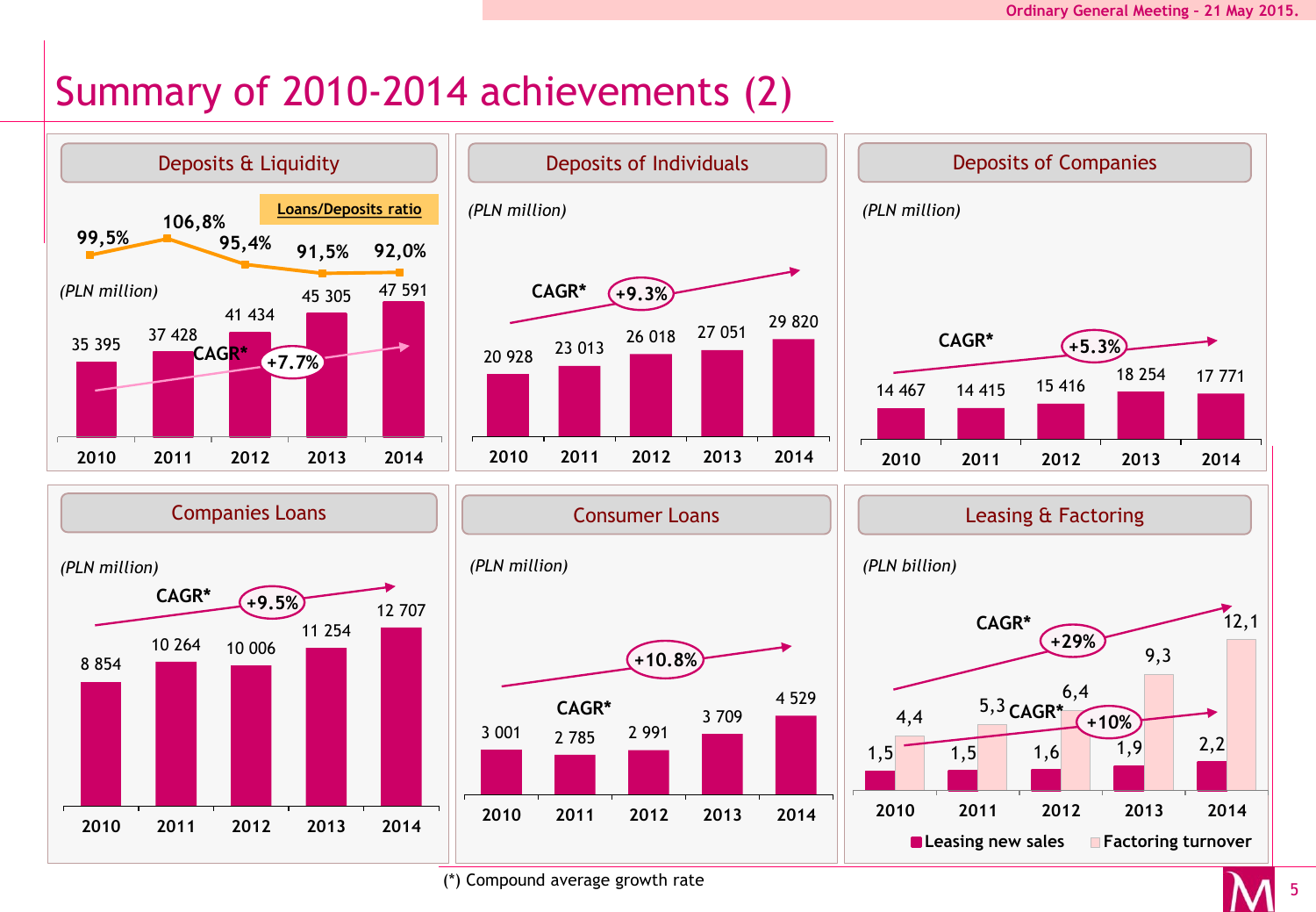6

## Profitability, operating income and interest margin



(\*) Including net other operating income and cost; (\*\*) Pro-forma (as explained in disclaimer); (\*\*\*) Net Interest Margin: relation of net interest income (pro-forma) to average interest earning assets in given period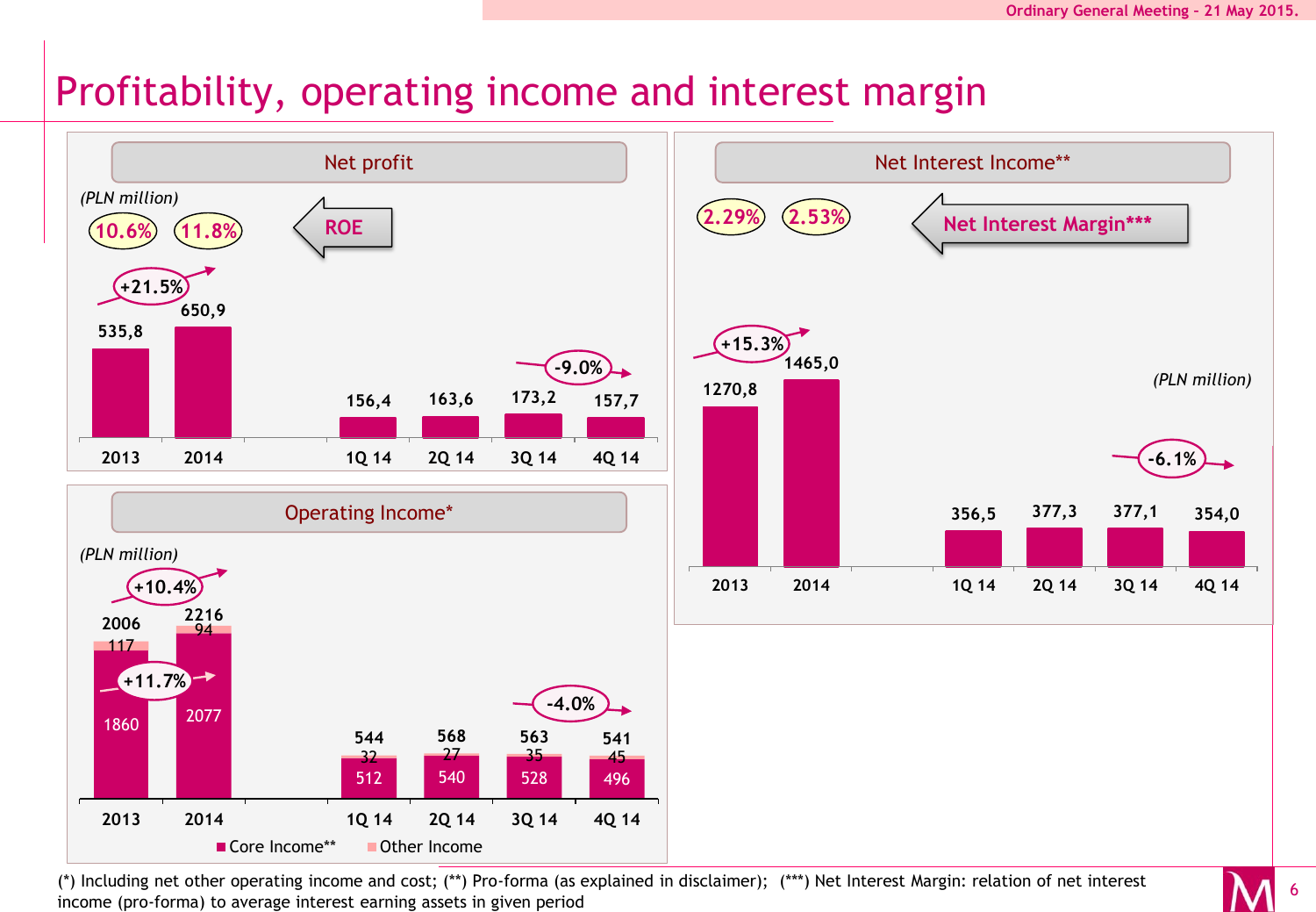#### Non-interest Income





Trading Income\* 162,2 150,5  $\begin{array}{|c|c|c|c|c|c|}\n\hline\n & 15,7 & 0,7 & 6,3 & 17,3 \\
\hline\n & 37,5 & 39,3 & 39,5 & 34,2\n\end{array}$  $-7,8$ 40,0  $\frac{15,7}{37,5}$   $\frac{0,7}{39,3}$   $\frac{6,3}{39,5}$ **154,4 190,4 53,2 39,9 45,8 51,5 2013 2014 1Q 14 2Q 14 3Q 14 4Q 14 <b>Financial instruments** *(PLN million)* **+23% +12%**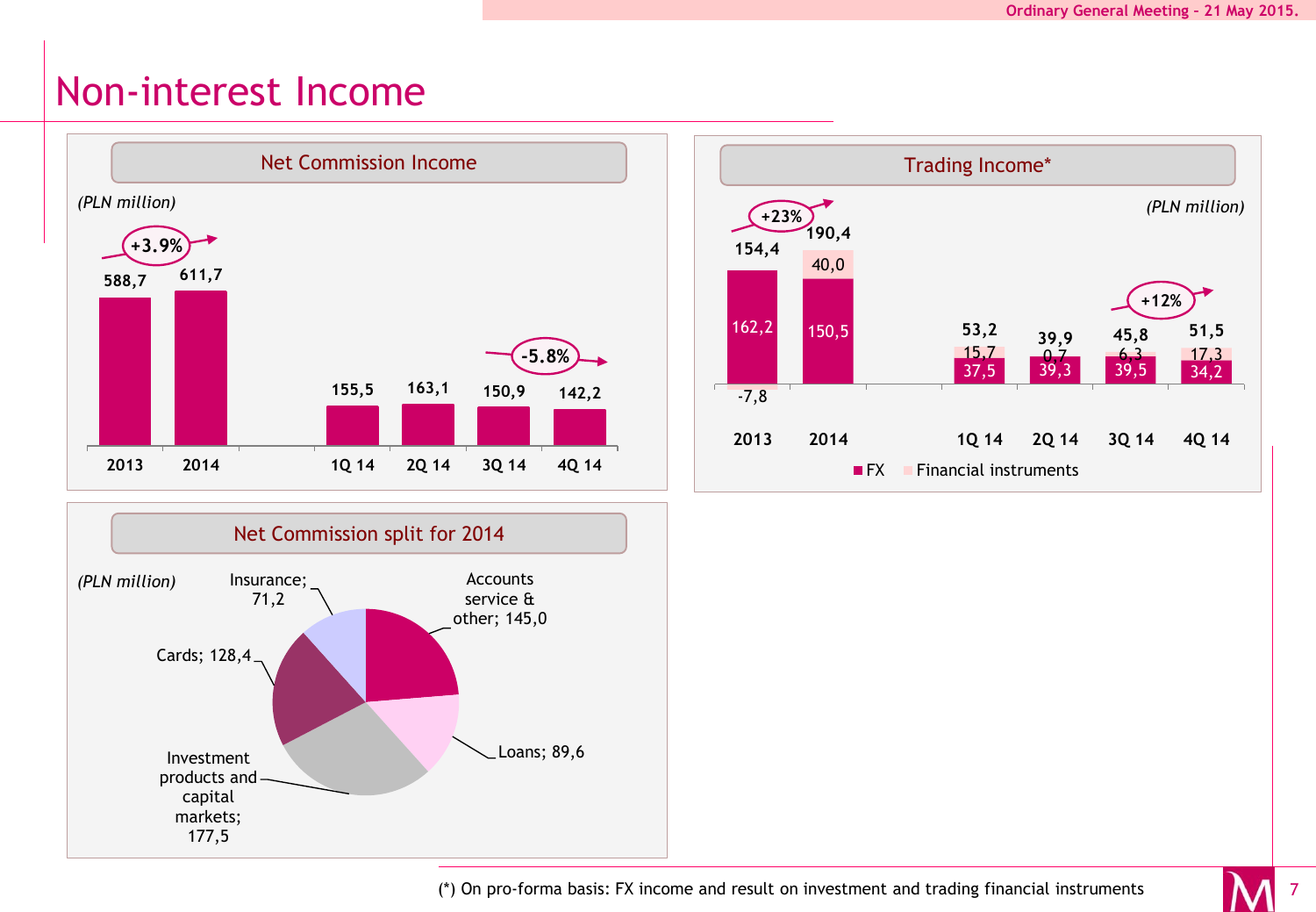# Operating Costs and risk



(\* ) total impairment provisions created (net) to average net loans in given period (in basis points)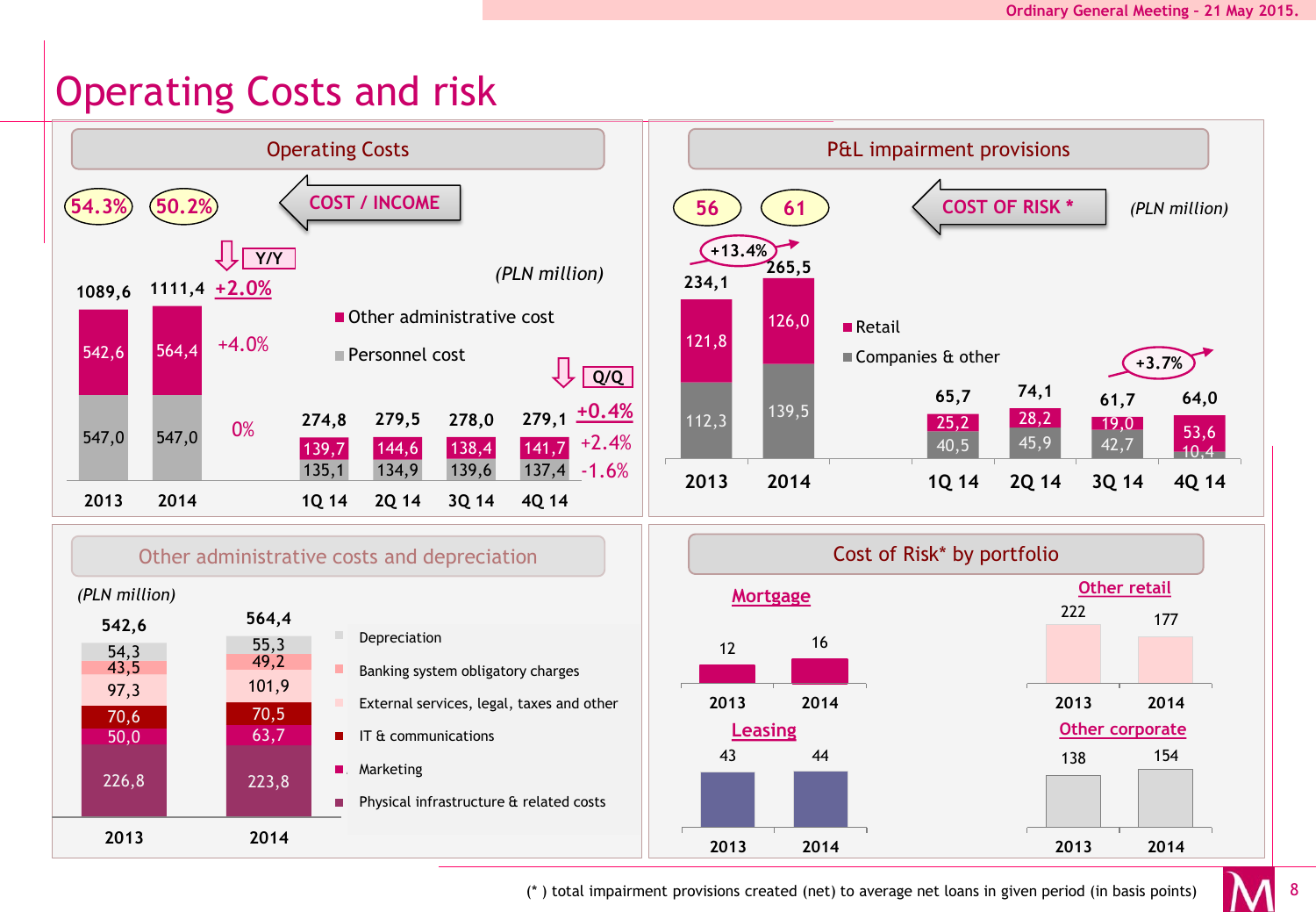## Asset quality, liquidity and capital ratios



(\*) Deposits include Bank's debt securities sold to individuals and repo transactions with customers (\*\*) Since June 2014 ratios are calculated under CRR/CRD4 (*Basel 3*) rules with partial IRB approval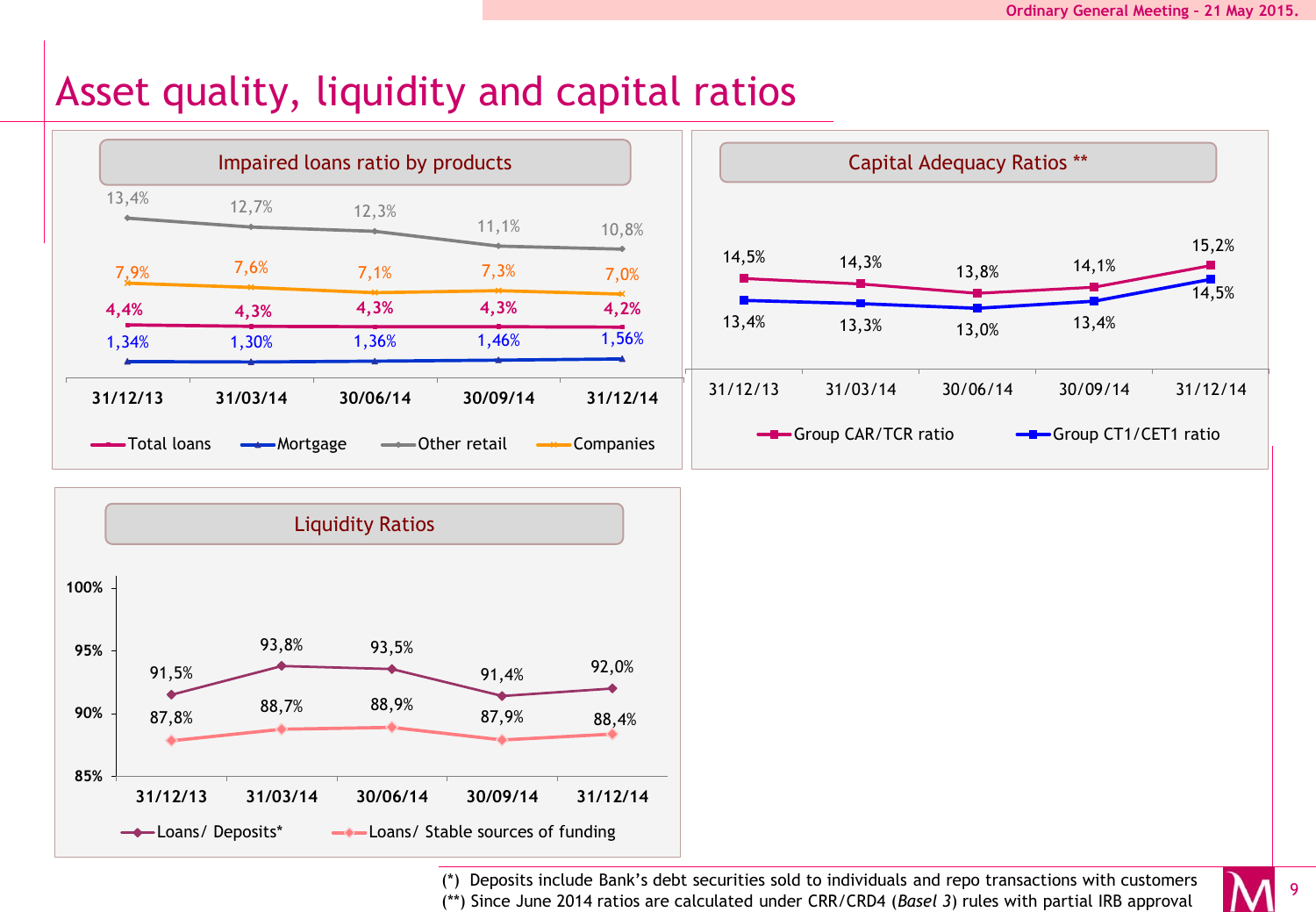# Bank Millennium strategy update (announced on 2015 February 2nd)

#### **Main 2015-2017 goal:**

#### **Focus on profitability preservation, while keeping organic growth target**

|                                                                                                                                       |                                              | 2014     | <b>Aspiration</b><br>for 2017 |
|---------------------------------------------------------------------------------------------------------------------------------------|----------------------------------------------|----------|-------------------------------|
| Accelerating acquisition of retail customers via<br>traditional, new and digital channels, while<br>maintaining segment profitability | #of retail active<br>customers               | $-1.3 m$ | $-1.6 m$                      |
| Keeping differentiating through customer<br>2                                                                                         | <b>Retail customer funds</b><br>market share | 5.2%     | $> 6\%$                       |
| experience, further leveraging digital and<br>customer intelligence                                                                   | Corporate loans<br>market share              | 3.1%     | 4%                            |
| Keeping the growth momentum in corporate<br>$\overline{3}$<br>segment while improving profitability                                   | <b>ROE</b>                                   | 11.8%    | $13 - 14%$                    |
|                                                                                                                                       | C/I                                          | 50%      | 45-47%                        |
| Maintaining operational excellence and<br>4<br>strict cost control                                                                    | L/D                                          | $-92%$   | <100%                         |
|                                                                                                                                       | PAYOUT RATIO*                                | 35-50%   | 35-50%                        |